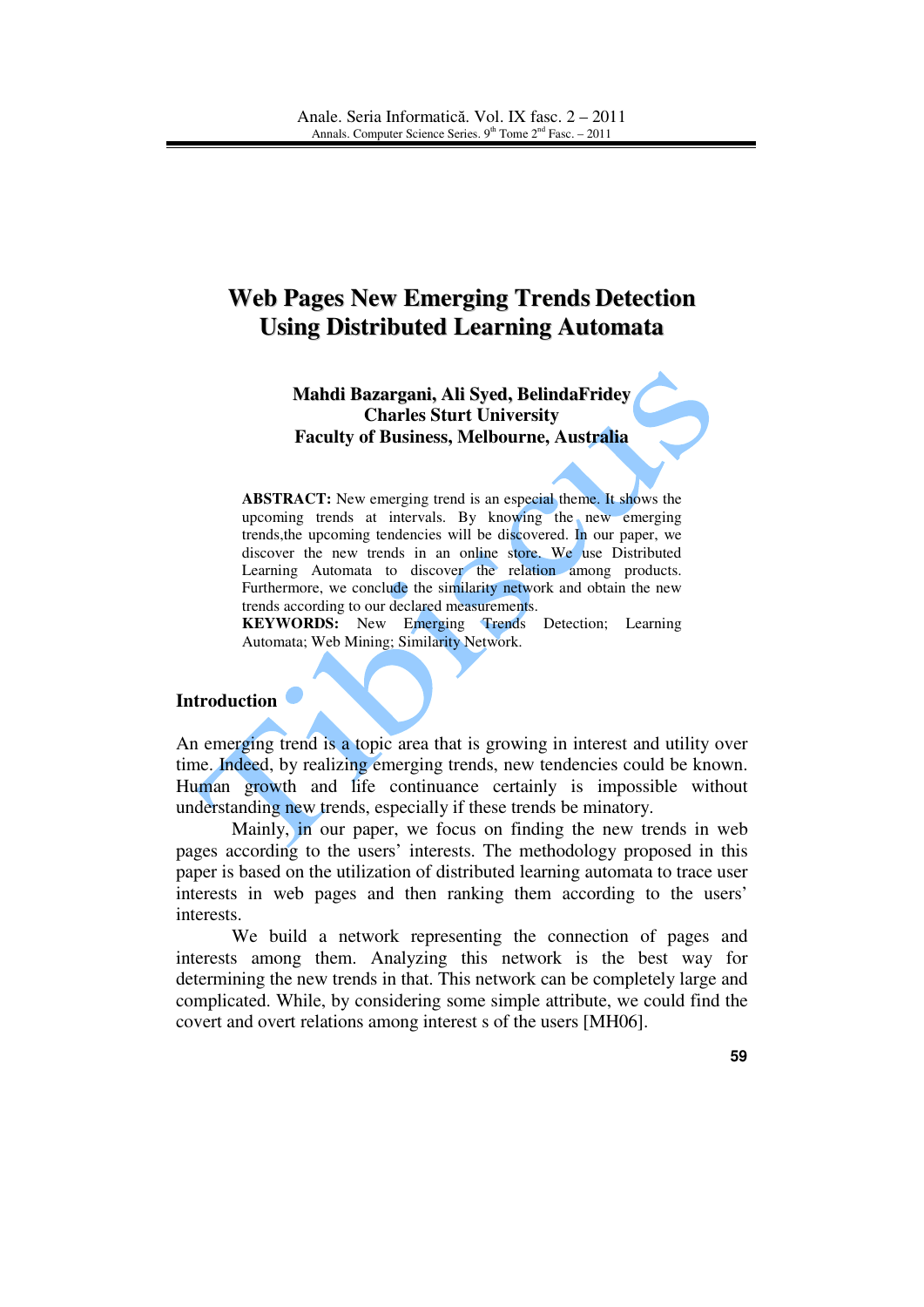In the following sections, we discuss on Learning Automata concepts. Then we introduce some criteria for measuring and obtaining the new tendencies. Finally, we implement our approach on an online store and show our results.

#### **1.Learning Automata**

Learning Automata is an abstract model for interaction and is based on some finite actions which specify interaction with the environment and selection of the best according to feedback.



Figure 1. **Interaction between Environment and Learning Automata** 

Figure 1 depicts the relation between environment and learning automata. Environment can be represented by a triple statement  $E = \{\alpha, \beta, c\}$ in which  $\alpha$  represents the input actions  $\alpha = {\alpha_1, \alpha_2, ..., \alpha_r}$ ,  $\beta$  represents the output actions  $\beta = {\beta_1, \beta_2,...\beta_m}$  and *C* represents the penalty  $factor^{c} = {c_1, c_2, ..., c_r}$ .

 $\beta$  Can have two values:  $p=0$  for penalty factor and  $p=1$  for positive reaction. In static structure the penalty factors would remain fixed while in dynamic structure it would be changed according the learning algorithm and interaction with the environment.

#### **2.Learning Automata with Variable Structure**

**60** These automata can be represented with a quadric statement  $E = \{\alpha, \beta, p, T\}$ in which  $\alpha$  represents the input actions  $\alpha = {\alpha_1, \alpha_2, ..., \alpha_r}$ ,  $\beta$  represents the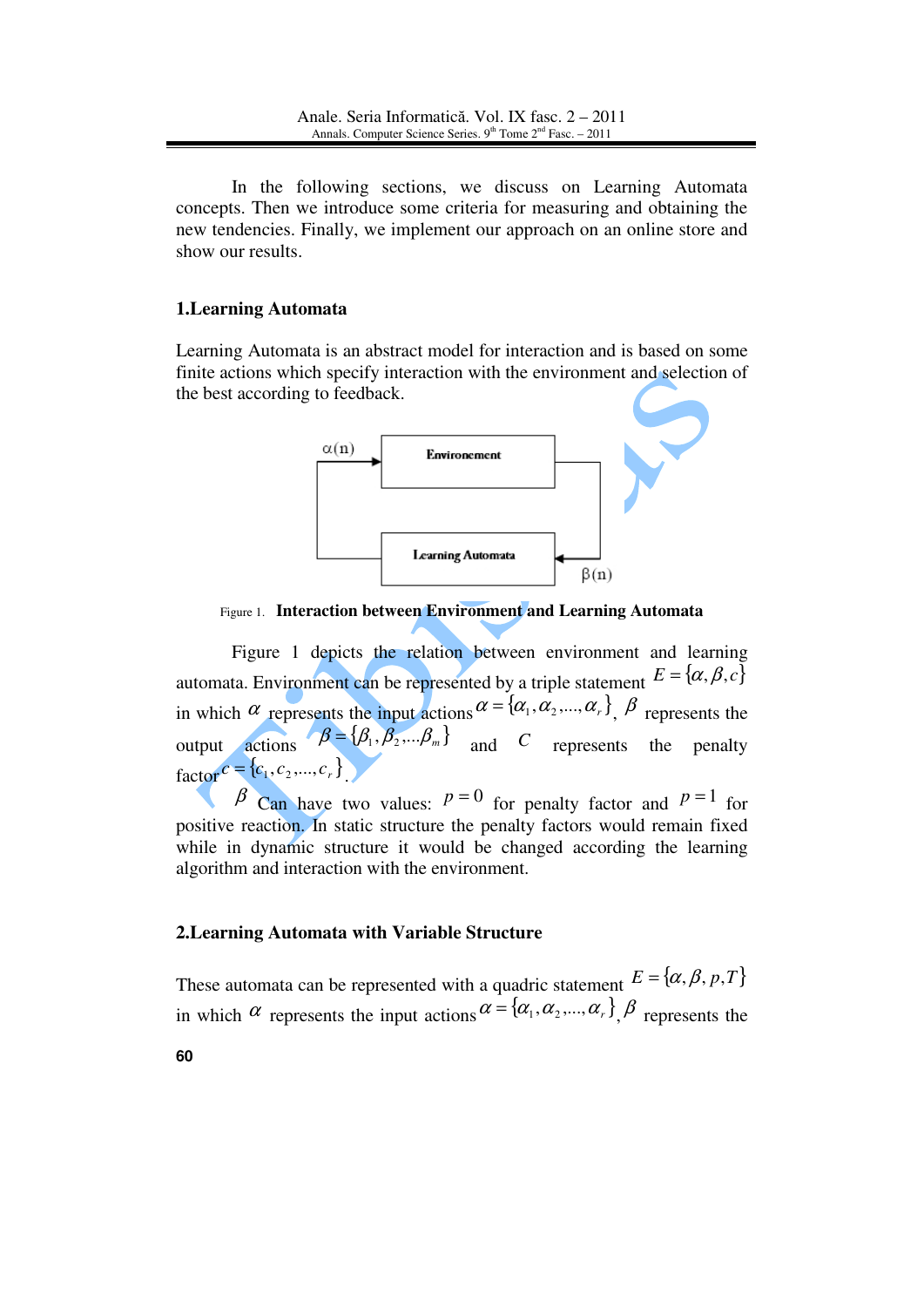output actions  $\beta = {\beta_1, \beta_2,...\beta_m}$  and *P* represents the set of probabilities of each action  $P = \{p_1, p_2, ..., p_r\}$  and also  $P(n+1) = T[\alpha(n), \beta(n), p(n)]$  is the learning algorithm. In this kind of automata if the action  $\alpha_i$  would be selected in the step  $^n$  and it resulted in a positive reaction the probability of action  $\alpha_i$  would be increased and other actions' would be decreased. If the action receives a suitable response from the environment the probabilities would be changed as follow.

> $p \cdot (n+1) = p \cdot (n) + a[1-p \cdot (n)]$ *p*<sub>j</sub> $(n+1) = (1-a)p$ <sub>j</sub> $(n)$  ∀j j≠ *i*

in which  $a$  is the encouragement factor, the sum of all new probability would be 1 after the changes.

## **3.Distributed Learning Automata**

A DLA is a network of learning automata in which they cooperate with each other. Each time just one automaton is active, and the number of action one automata can perform is the same as the number of automata's connected to it. Consequently, every action triggers the peer automata.

A DLA can be represented with a graph, an edge  $(LA_i, LA_j)$  shows the action  $\alpha_j^i$  in  $L_A^i$  triggers the  $L_A^j$ , the probability of actions would be represented  $p^k = \{p_1^k, p_2^k, ... p_{r_k}^k\}$ *r k k k*  $p^k = \{p_1^k, p_2^k, ... p_{r_k}^k\}$  in which  $p_n^k$  $p_{m}^{k}$  is the probability of action  $\alpha_{m}^{k}$ which triggers  $A_{m}$ . [TB87, BM11, MB01].



Figure 2. **A DLA with 7 Learning Automata's**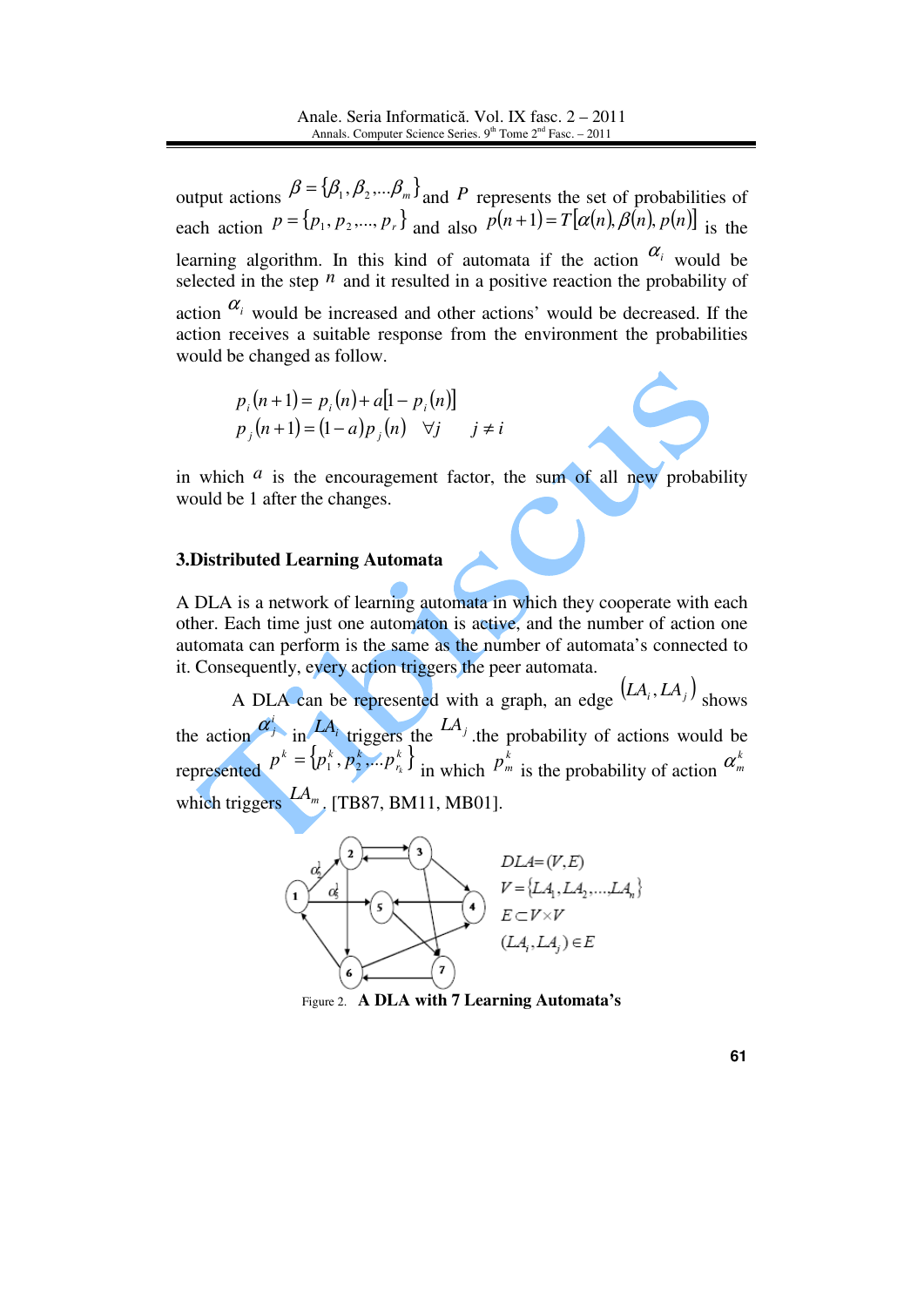#### **4.Determining the Structure of Web pages using DLAs**

When a user request web pages consecutively, the probability is that those pages are correlated and address a similar subject. Such navigation can be recorded using Learning Automata. Each page is represented to the Learning Automata which computes the relativity to other pages. Over the Internet, the web pages and the users navigation acts as the environment and a Learning Automata including the DLA exists for each page. Every action in the DLA

represents the navigation to other pages, and  $P_i$  illustrates relevancy between the destination and current page. Each transition that shows a positive reaction causes the probability to be increased. Saati and Meybodi in [SM05] introduced a new self organizing model to compute the updating of the probabilities. Suppose  $P^k = \{p_1^k, p_2^k, \dots, p_{r_k}^k\}$ *r*  $k = \frac{1}{k}$   $\frac{k}{k}$  $p^k = \{p_1^k, p_2^k, \dots p_{r_k}^k\}$  is the probability vector of  $LA_k$  which is devoted to page  $k$  and  $P_n^k$  $p_m^k$  is the probability of action  $\alpha_m^k$  and *r* is the number of pages. If the user traverses from  $D_k \rightarrow D_m$  (moving from page  $k$  to page  $m$ ) the  $LA_k$  updates the probability vectors as follow

$$
p_m^k(n+1) = p_m^k(n) + a_m^k \left[ 1 - p_m^k(n) \right]
$$
  
\n
$$
a_m^k = \frac{E_m^k}{1 + E_m^k}
$$
  
\n
$$
E_m^k = -(p_m^k \log p_m^k + (1 - p_m^k) \log (1 - p_m^k))
$$

The above value for  $E_m^k$  denotes the relation between page  $k$  and  $m$ .

As the value of  $E_m^k$  increases, the relevancy of the page also increases. This proves that the encouraging factor changes as probability among the pages is updated. The algorithm of web relation is as follow [SM05].

1-Create a DLA for the current web pages

2- Initialize the probability vectors

3- For every user do the bellow steps

4- For every move from  $D_k \to D_m$  update the probability vectors as stated above.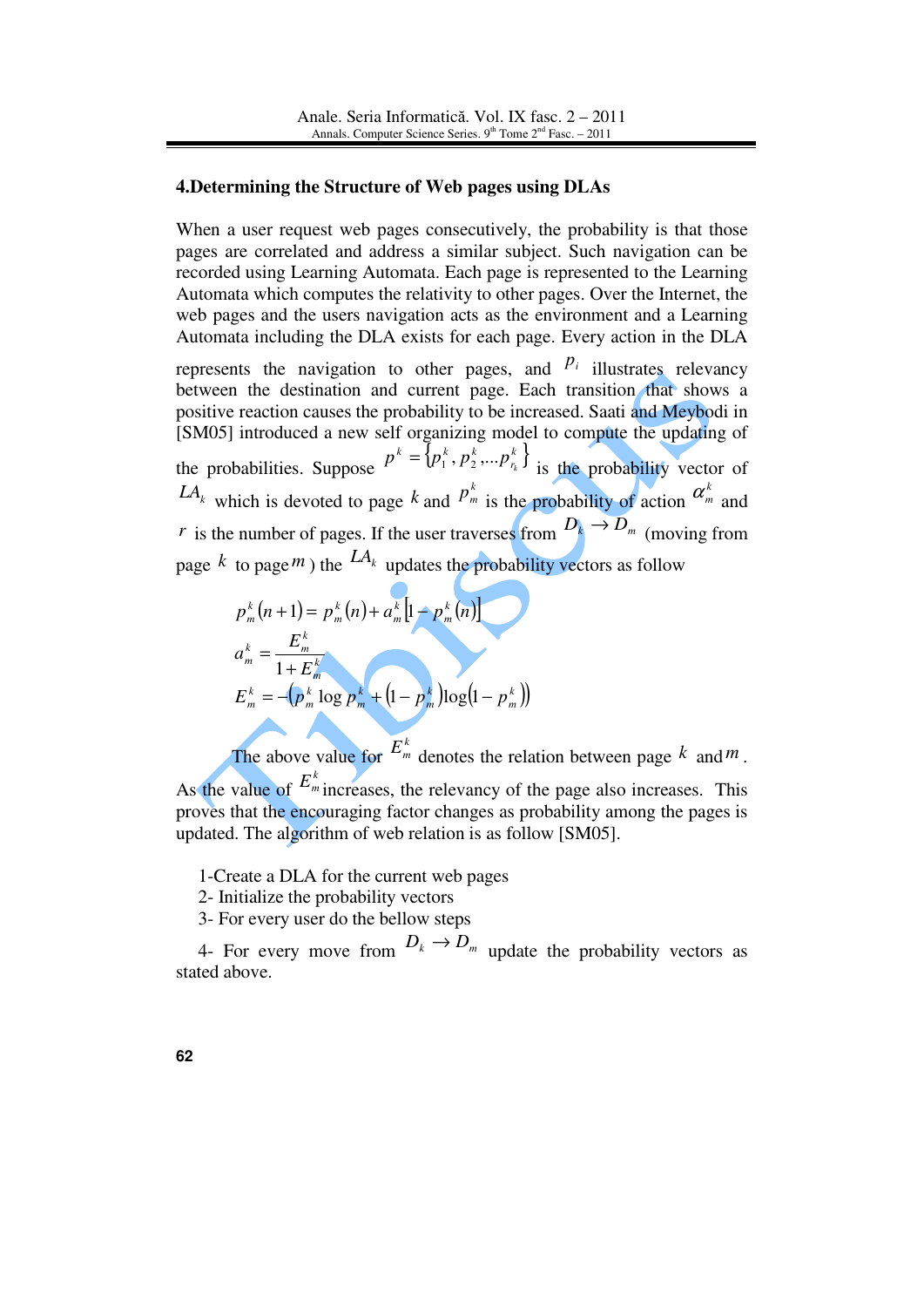Traran et al, in [T+10], introduced an optimization on previous works done by Saati. They give rewards according to a transitive relation among pages traversed in a path traversed. In this case the first page receives reward for all the pages in the path. The closest pages to the first node result in more rewards. On the other hand, they consider a penalty factor, for cycle traverses. Cycle traversing implies and uncertainty among pages traversed by the user.

To simplify our implementation and enhance the efficiency for consecutive repetition of algorithm execution, we don't apply optimizations offered by Traran. As seen, we do not consider penalty for negative feedback actions. This why, we use efficiency criteria compelling the sum of action not to be constant. Therefore, we did not consider the penalty factor for Learning Automata. On the other hand, positive reactions cause the increase of overall score of that Learning Automata.

For every  $V = \{LA_1, LA_2, ..., LA_n\}$ , we assign its score according to the

frequency of the visits. For every  $LA_i$  if it is visited  $n_i$  we assign the score as follow.

$$
S(LA_i) = \frac{n_i}{\sum_{i=1}^n n_i}
$$

## **5.Network analysis**

In this section, we introduce our criteria, for analyzing the graph which we gained in previous sections. For every two node we make the similarity graph as follow.

$$
D(i, j) = \begin{cases} p_j^i & p_j^i > \frac{1}{n} \\ 0 & p_j^i \leq \frac{1}{n} \end{cases}
$$

where *n* is the number of nodes and  $p_j^i$  is the probability vectors of  $(LA_i, LA_j)$ . Moreover, as defined in previous section, the sole score of

*node<sup>i</sup>* is gained as follow.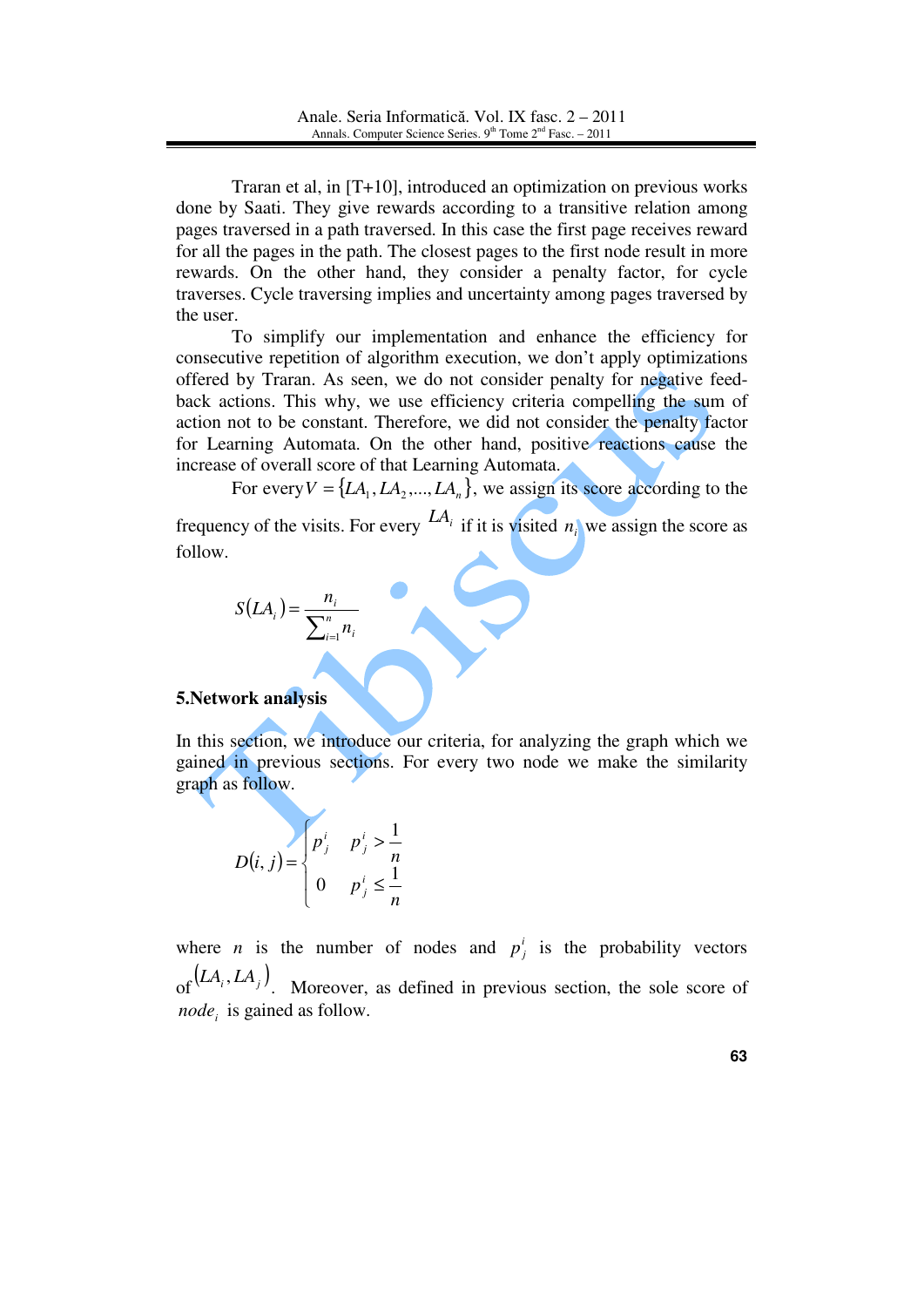$$
S(i) = \frac{n_i}{\sum_{i=1}^n n_i}
$$

in which  $n_i$  is the frequency of *node<sub>i</sub>* in dataset. More precisely, the number of hit frequency of the page caused by the users.

We define Average Degree Centrality for *node<sup>i</sup>* is as follow [WF94].

$$
ADC(i) = \frac{\sum_{m=1}^{n} D(i, m)}{n \times (n-1)}
$$



 This measurement represents if the network is connected and correlated to each other strongly. In the other words, this measurement shows the average tendency of the users to the total web pages.

Another parameter is the Degree of centrality which defines the centrality of every node. The formula is as follow.

$$
DC(i) = S(i) \times \sum_{m=1}^{n} D(i,m)
$$

Another measurement for defining the centrality and importance of a node is Visibility defined as follow [Fre79].

$$
V(k) = \sum_{i \neq j \neq k \in V} \frac{\sigma_{ij}(k)}{\sigma_{ij}}
$$

 $\sigma_{ij}(k)$  is the cost of the path from *node<sub>i</sub>* to *node<sub>j</sub>* which covers *node<sub>k</sub>*. On the other hand,  $\sigma_{ij}$  is the cost of all the paths from *node<sub>i</sub>* to *node* .While *ADC* shows the total interest to the network, Centrality and Visibility show the strength of tendency for every node.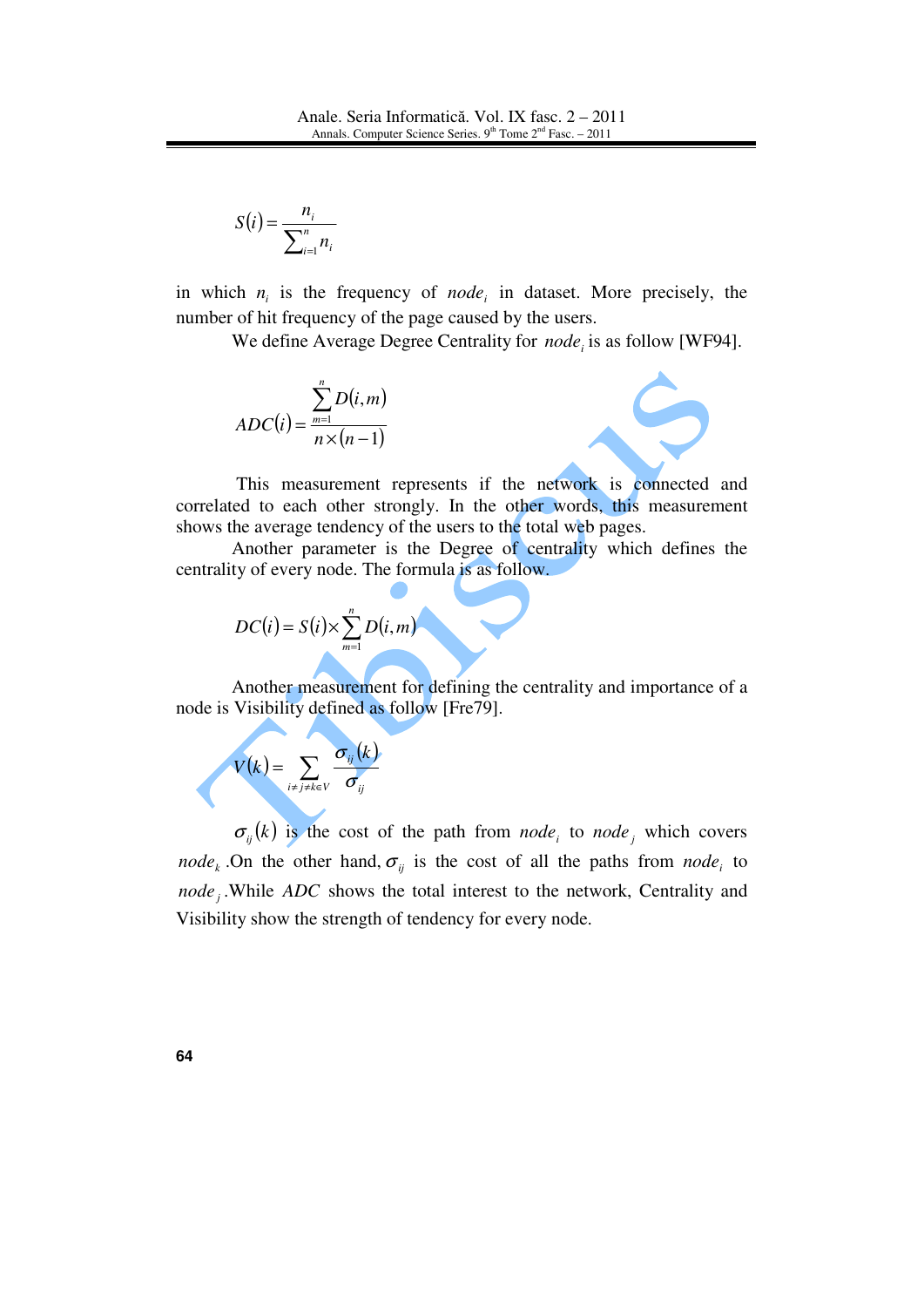

Figure 3. **Emerging trends shown with darker lights** 

## **6.Results**

For our implementation, we used BMS-WebView-1 dataset  $[K+00]$ . It contains several months' worth of click stream data from two ecommerce web sites. Each transaction in the two datasets is a web session consisting of all the product detail pages viewed in that session. In general, each customer can have multiple sessions. Each session can have multiple page views and multiple orders. Each order can have multiple order lines. Each order line is a purchase record of one product with a quantity of one or more.

Firstly, we consider 2873 transaction of dataset which had complete and integrate data. There were 247 different products in the transactions. This is obvious the number of products could be considered as the number of pages. We divided our transaction in four same size length and compute the *ADC* . The results have shown in the following table.

|  |             | <b>ADC</b> Parameter<br><b>TABLE I.</b> |            |
|--|-------------|-----------------------------------------|------------|
|  | <b>Sets</b> | <b>Number of Products</b>               | <b>ADC</b> |
|  |             | 157                                     | 0.452      |
|  |             | 193                                     | 0.699      |
|  |             |                                         | 0.722      |
|  |             |                                         |            |

By traversing more transaction the *ADC* increases and shows the total tendency increased in the network.

We again repeat our experiments to see products which have more Degree of centrality. We have shown the 10 best products.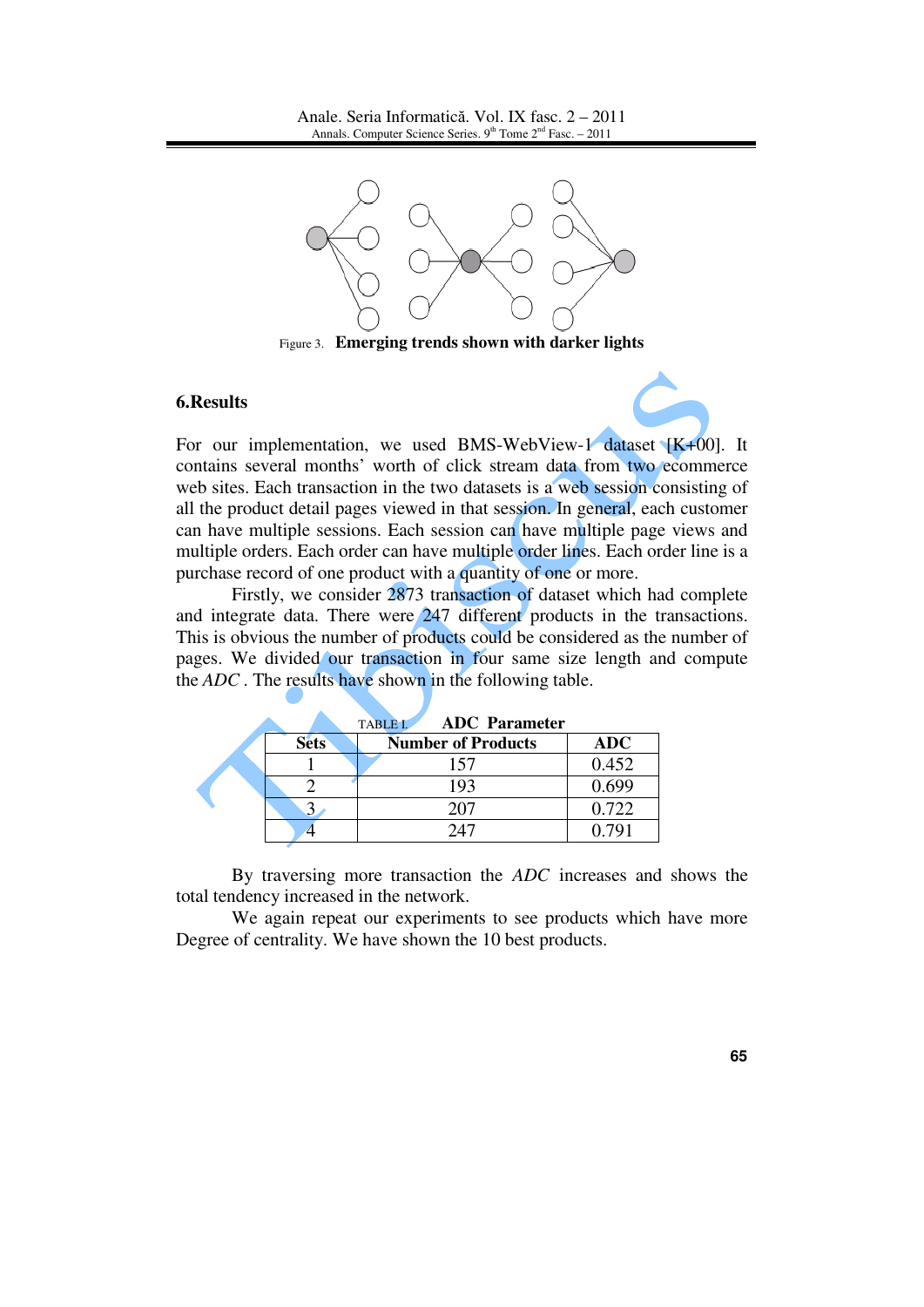| <b>Degree of centrality Parameter</b><br>TABLE II. |                   |        |  |  |
|----------------------------------------------------|-------------------|--------|--|--|
| <b>Ranks</b>                                       | <b>Product ID</b> | DC     |  |  |
|                                                    | 10877             | 0.0653 |  |  |
| 2                                                  | 10841             | 0.0525 |  |  |
| 3                                                  | 12883             | 0.0508 |  |  |
| 4                                                  | 10881             | 0.0501 |  |  |
| 5                                                  | 12327             | 0.0455 |  |  |
| 6                                                  | 12483             | 0.0342 |  |  |
|                                                    | 35181             | 0.0331 |  |  |
| 8                                                  | 12711             | 0.0290 |  |  |
| 9                                                  | 12675             | 0.0267 |  |  |
| 10                                                 | 12579             | 0.0265 |  |  |

We again repeat our experiments to see products which have more Visibility. We have shown the 10 best products.

 $\mathbf \Lambda$ 

| <b>Visibility Parameter</b><br>TABLE III. |                   |                   |  |  |
|-------------------------------------------|-------------------|-------------------|--|--|
| <b>Ranks</b>                              | <b>Product ID</b> | <b>Visibility</b> |  |  |
|                                           | 10877             | 0.0283            |  |  |
| 2                                         | 12883             | 0.0257            |  |  |
| 3                                         | 10841             | 0.0250            |  |  |
|                                           | 35181             | 0.0239            |  |  |
| 5                                         | 12327             | 0.0228            |  |  |
| 6                                         | 12483             | 0.0219            |  |  |
|                                           | 12867             | 0.0213            |  |  |
| 8                                         | 12715             | 0.0174            |  |  |
| 9                                         | 12335             | 0.0116            |  |  |
| 10                                        | 12907             | 0.0105            |  |  |

Finally, we select the products resulted the best rank in our two measurements.

# **Conclusions**

In this paper, we introduced a new method for discovering the new emerging trends. We made use of learning Automata to determine the relation among pages by the help of the intelligence of the people. Consequently, we made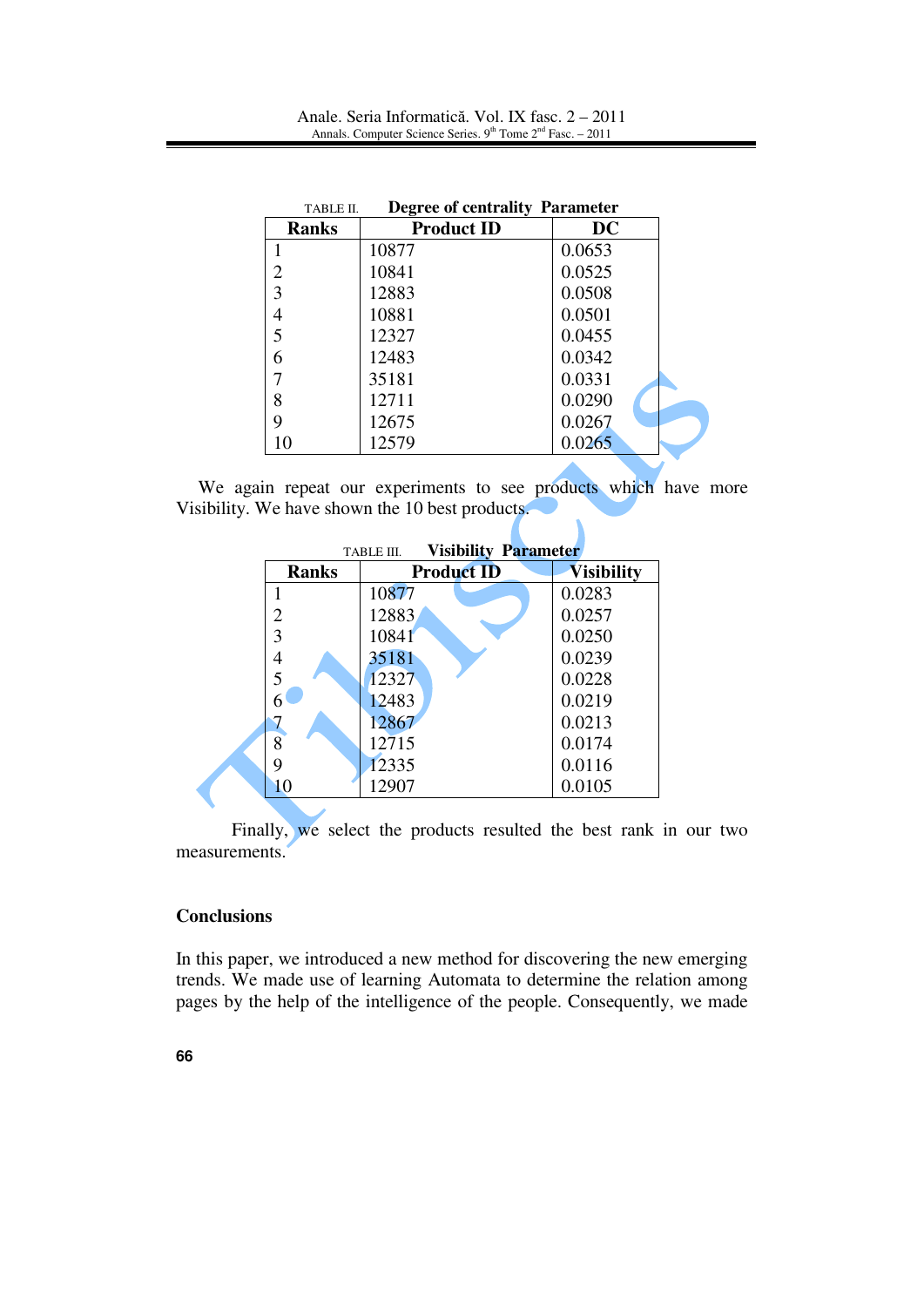the similarity network and introduced different measurements to determine the most upcoming trends and tendencies.

# **References**

- [BM11] **H. Beigy, M. R. Meybodi** *Utilizing Distributed Learning Automata to Solve Stochastic Shortest Path Problem*, International Journal of Uncertainty, Fuzziness and Knowledgebased Systems, World Scientific Publishing Company, to appear.
- [Fre79] **C. Freeman Linton** *Centrality in social networks: I. Conceptual clarification*" Social Networks 1, Page 215 – 239, 1979.
- [K+00] **R. Kohavi, C.E. Bradley, B. Frasca, L. Mason, Z. Zheng** *KDD-Cup 2000 Organizers' Report: Peeling the Onion*. SIGKDD Exploration 2(2):86–93. 2000.
- [MB01] **M. R. Meybodi, H. Beigy** *Solving Stochastic Path Problem Using Distributed Learning Automata*, Proceedings of The Sixth Annual International CSI Computer Conference, CSICC2001, Isfahan, Iran, pp.70-86, Feb. 20- 22 , 2001.
- [MH06] **N. Memon, L. L. Henrik** *Practical Approaches for Analysis, Visualization and Destabilizing Terrorist Networks*. In the Proceedings of ARES 2006, pp. 906-913, 2006.
- [SM05] **S. Saati, M. R. Meybodi** *A Self Organizing Model for Document Structure Using Distributed Learning Automata,*  Proceedings of the Second International Conference on Information and Knowledge Technology (IKT2005), Tehran, Iran, May 24-26.2005.
- [TB87] **M. A. L. Thathachar, R. Harita Bhaskar** *Learning Automata with changing number of actions*, IEEE Transaction on System, man and cybernetice, vol.SMC- 17, No.6, Nov.1987.